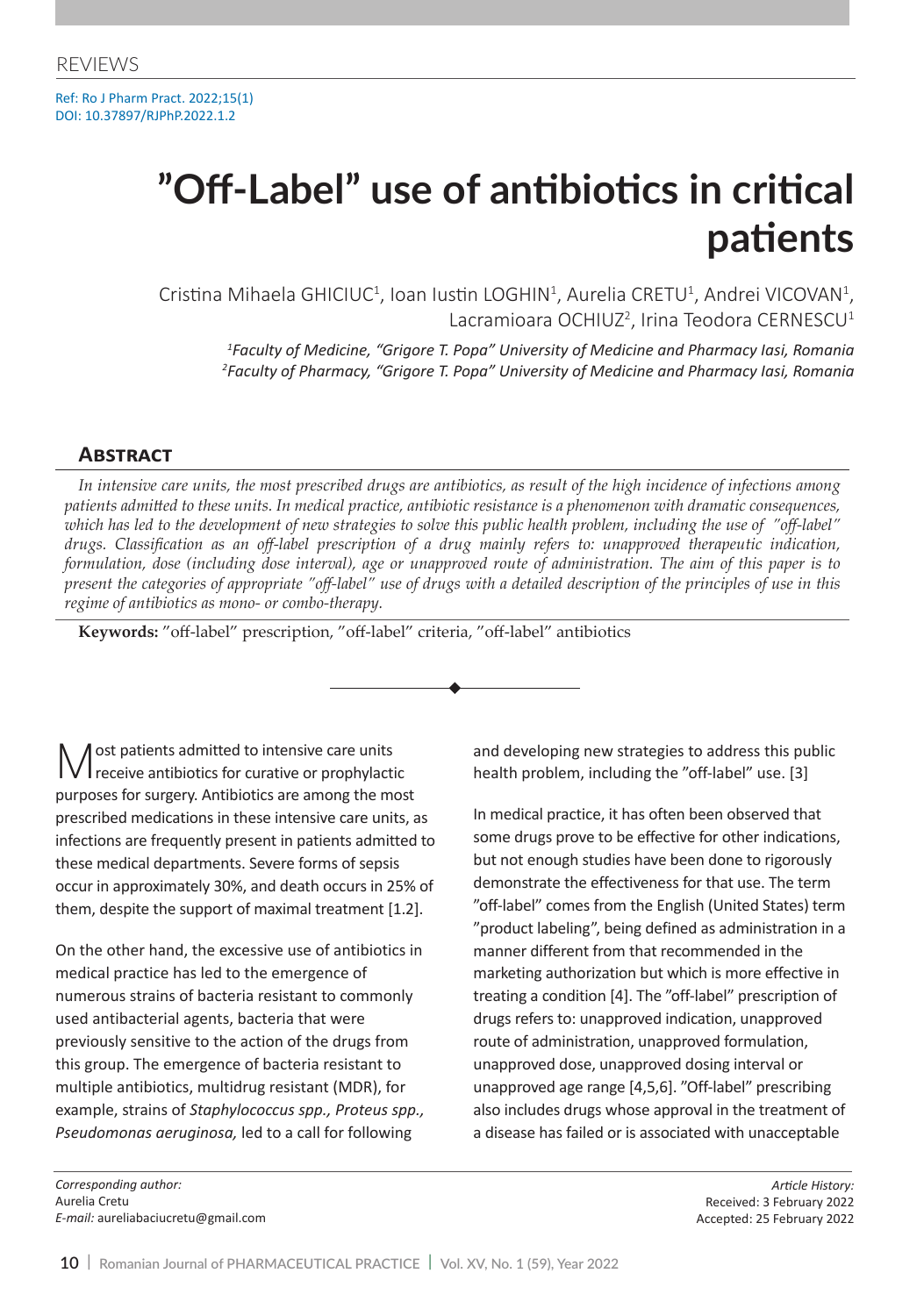side effects or absolute contraindications [5]. "Off-label" prescribing is controversial, but without this possibility, some patients may be deprived of the chance to be treated.

This paper presents the categories of appropriate "off-label" use and the "off-label" use principles of antibiotics and antibiotic combinations in patients admitted to intensive care units.

## CATEGORIES OF appropriate "off-label" use

The use of "off-label" medicines should be based on reliable scientific evidence published in the medical literature. Only about 30% of "off-label" prescriptions are supported by adequate scientific data [7]. Even if "off-label" prescribing is not illegal and can sometimes be clinically appropriate, it raises some clinical, safety and ethical issues as there are not yet enough rigorous clinical trials, although there are some accurate rather-limited data on efficiency and safety in "offlabel" use. "Off-label" use may be warranted if there is sufficient evidence (e.g., in vitro activity, pharmacodynamic data, and clinical design studies) to suggest a reasonable overall risk-benefit balance for a given clinical and epidemiological context [8].

A prescription is considered "off-label" if it meets at least one of the following criteria:

- *• Dose:* the prescribed dose exceeds the therapeutic dose mentioned in the package leaflet;
- *• Age:* the prescribed drug was contraindicated for the patient"s age or there was no indication for the patient's age;
- Route: the prescribed route of administration is different from that in the package leaflet;
- *• Contraindication:* the prescribed drug is contraindicated in certain age groups and / or inadmissible due to lack of clinical trials;
- *• Special drug access program:* The prescribed drug is approved for sale, but cannot be obtained by applying the special access program [9].

To date, three categories of "off-label" use have been identified as appropriate:

"off-label" use justified by rigorous clinical and paraclinical evidence;

- use in the context of a formal research proposal;
- exceptional use, justified by individual clinical circumstances, following the meeting of a committee to analyze the patient's case.

If the use does not fall into any of the categories mentioned above, the use of the drug is not considered appropriate [10].

Regarding the "off-label" use of antibiotics, a single review was conducted in 2012, which assessed the frequency of use in both adult and pediatric patients, based on the analysis of relevant clinical trials in the PubMed and Scopus databases. Out of a total of 25 studies that met the inclusion criteria, 16 were prospective and 9 retrospective. The target population receiving antibiotics was the pediatric population (15 studies), adults receiving a specific antibiotic (7 studies), critically ill adults receiving 2 antibiotics (2 studies), and the general outpatient population (1 study). The percentage of "off-label" antibiotic prescriptions among children ranged from 1% to 94%, while the variation was between 11% and 87% for all medicines. In the "high dose" category, ampicillin and amoxicillin were the most prescribed as "off-label" antibiotics, with "off-label" prescriptions up to 96%. The prescription for "off-label" antibiotics ranged from 19% to 43% in critically ill adult patients, while it ranged from 26% to 36% for all drugs (Figure 1). There were no data available on the most commonly prescribed antibiotics. Only one study reported that 23% of antibiotic prescriptions were "off-label" in outpatient general care. This study has shown that the rate of "off-label" prescribing in the population is high, especially in the pediatric age group [5].

#### Principles of "off-label" use of antibiotics and antibiotic **COMBINATIONS**

Taking therapeutic decision should always be based on the best available evidence regarding the effects of a drug and the importance of the risk / benefit balance in its use [11]. The practitioner is free to choose how to treat a patient so that the end result is favorable, but often the contraindications or side effects can be a barrier that does not allow the use of drugs with a primary indication in the treatment of a disease [12].

A key element is to fully inform patients about the appropriateness of "off-label" prescriptions, with their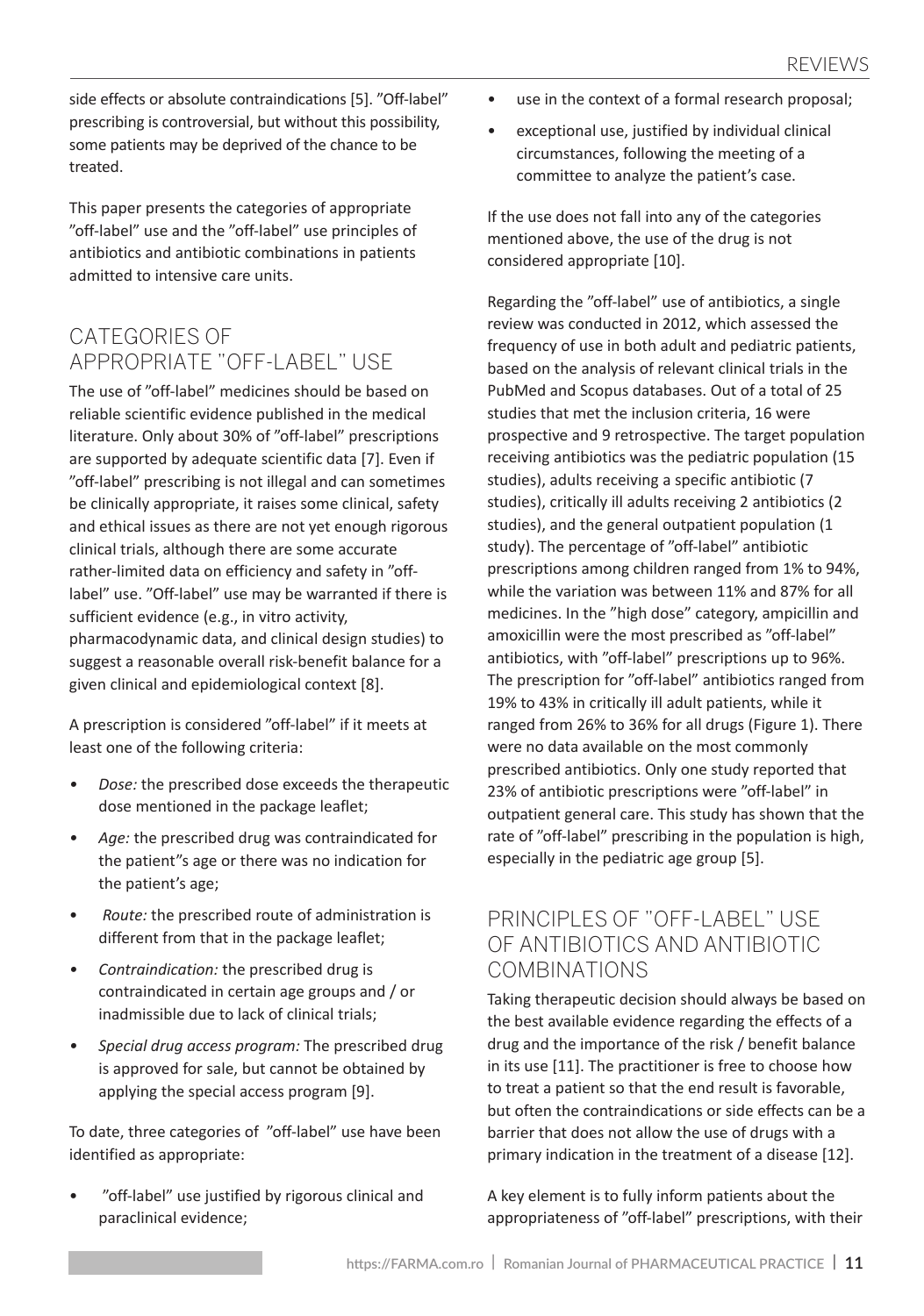REVIEWS



*FIGURE 1. Frequency of using "off-label" therapy (after Tansarli et al., 2012)*

signed consent. This is an essential element of good "off-label" use practice, given the safety risks involved in using an "off-label" product. In this regard, it is important that the prescribing physician will not be automatically responsible for the negative impact on the patient's health, especially if the "off label" use is mentioned in a professional guide or form.

Some key principles of an "off-label" prescribing recommendation have been established:

- 1. The presence of a serious or life-threatening condition;
- 2. The indicated first-line treatment has repeatedly failed or is not available, it is not tolerated, it is less optimal in certain situations, it is too expensive, costs are not reimbursable by the health insurance system;
- 3. There is no authorized treatment option for this clinical condition.

If "off-label" use is experimental as part of a study, then the patient (or parent / guardian for children and the indiscriminate) should be informed and should provide the signed agreement of consent to participate in the study. Physicians and patients should report side effects and results of "off-label" use. Thus, patients should be monitored to prevent any unwanted situation, requiring close collaboration between the physician and the patient or his family [7].

In addition, some conditions can be used for the "off-label" recommendations, resulting in a good final result from therapeutic point of view:

- 1. In the case of "off-label" administration of drugs to children, the prescriber must have welldetermined skills and knowledge in the "off-label" prescribing of this age group (required to be a pediatrician), considering that this age group differs from adults in the etiology of diseases, pharmacokinetic and pharmacodynamic factors;
- 2. The "off-label" prescription must be adequate to meet the needs of the individual patient within the resources available at that time. For example, most drugs used in neonatology have not been tested for age and weight, and most doses have been extrapolated from adults and older children;
- 3. The "off-label" prescription must be rational and clinically appropriate. Therefore, the benefit / risk ratio must be analyzed very carefully, which must always be positive for each patient for whom the "off-label" administration is desired [13].

Any failure to comply the recommendations could lead to serious and sometimes fatal consequences.